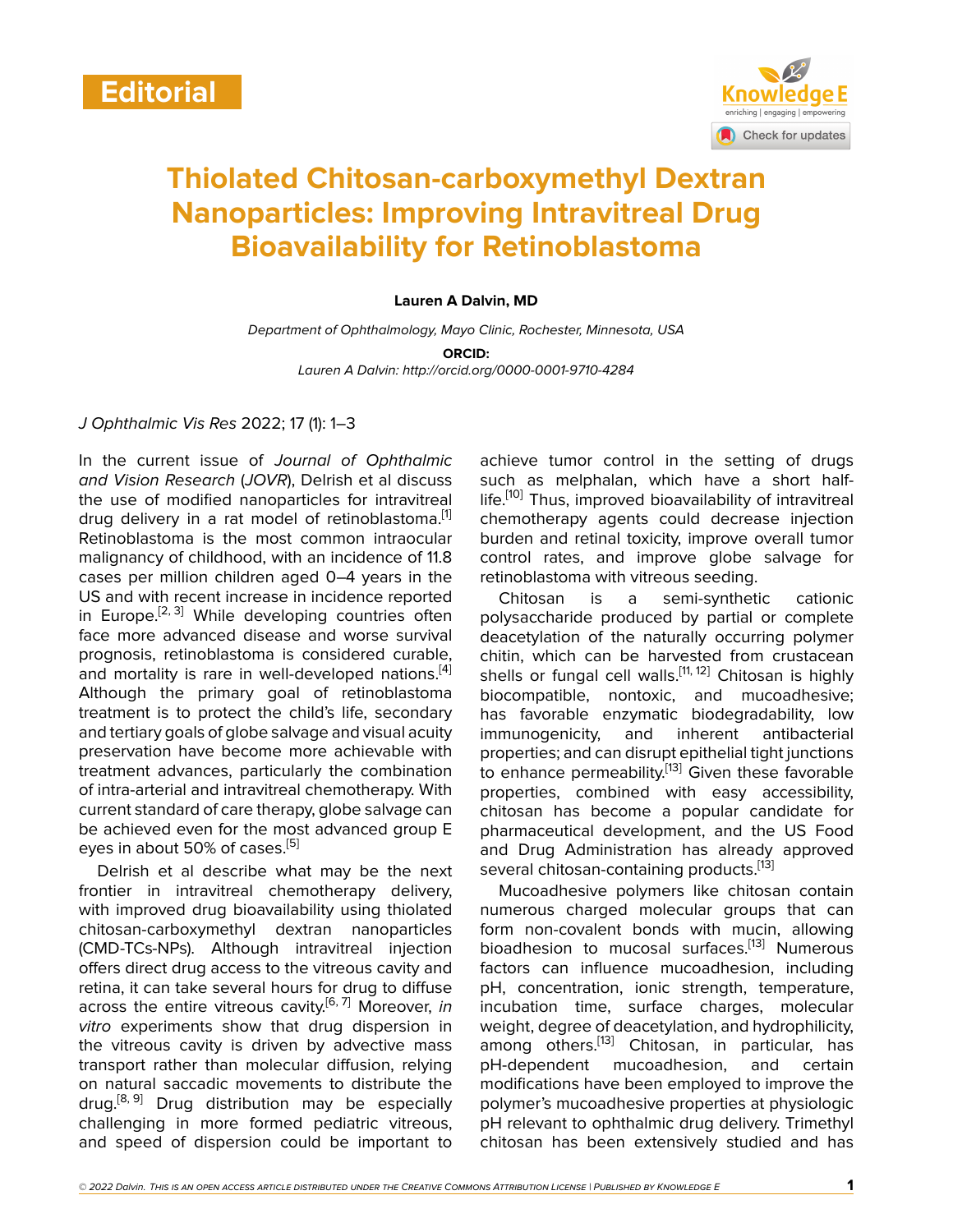strong mucoadhesive properties due to its high cationic charge. Thiolated chitosan derivatives have also been studied, which have free thiol groups to form covalent bonds with cysteine-rich subdomains of mucus glycoproteins.<sup>[\[13](#page-2-7)]</sup> Compared to unmodified chitosan, thiolated chitosan has several advantages, including 6 to 100-fold improved mucoadhesion, 1.6- to 3 fold enhanced permeability, and *in situ* gelling properties at physiologic pH.<sup>[\[14](#page-2-8), [15](#page-2-9)]</sup> Together, these properties improve drug residence time and increase bioavailability. Thiolated derivatives require sulfhydryl groups to react, limiting use to cysteine-rich tissues,[[13](#page-2-7)] but secreted protein acidic and rich in cysteine (SPARC) has demonstrated localization to Muller and ganglion cells in the retina, making the retina a reasonable target tissue.<sup>[[16\]](#page-2-10)</sup>

In ophthalmology, initial interests aligned with the use of chitosan to improve bioavailability of topically administered medications, but there is a growing body of literature on possible intravitreal applications.[[11\]](#page-2-5) Previous studies have demonstrated that nanoparticle surface properties are a key factor determining distribution in the retina and vitreous following intravitreal injection, and although glycosylated chitosan polymers maintained a positive charge and could reach the retina, these particles were not able to penetrate the internal limiting membrane.<sup>[[17](#page-2-11)]</sup> Thiolated derivatives, on the other hand, may have improved penetration due to their interaction with cysteine-rich SPARC localized to Muller cells. In this issue of *JOVR*, Delrish et al specifically compare the biodistribution of thiolated versus methylated chitosan-carboxymethyl dextran nanoparticles (CMD-TCs-NPs vs CMD-TMC-NPs) following an intravitreal injection in a rat model of retinoblastoma.<sup>[[1](#page-1-0)]</sup> The authors found improved uptake of CMD-TCs-NPs in retinoblastoma cell culture, and in the rat model, 24 hr after injection; the CMD-TCs-NPs demonstrated diffusion throughout the vitreous cavity and retinal penetration, while the CMD-TMC-NPs were immobilized in the vitreous.<sup>[[1\]](#page-1-0)</sup> The authors attributed these differences to improved bioadhesion of thiolated chitosan and prohibitive effects on vitreous diffusion of the greater positive charge of methylated chitosan (zeta potential +29mV) compared with the thiolated counterparts  $(+11mV).$  $(+11mV).$  $(+11mV).$ <sup>[1]</sup>

Although this was a small study with 10 rats, Delrish et al concluded that surface charge is a key factor determining vitreous diffusion and

retinal penetration for chitosan-derived intraocular drug-delivery mechanisms, and they propose future use of thiolated chitosan derivatives for intravitreal chemotherapy delivery aimed at retinoblastoma treatment.<sup>[\[1\]](#page-1-0)</sup> Of relevance to the article at hand, Delrish et al recently reported improved efficacy and tumor control using thiolated chitosan nanoparticles containing topotecan compared to free topotecan in a rat model of retinoblastoma.<sup>[\[18](#page-2-12)]</sup> These early studies indicate feasibility and potential benefit of the application of thiolated chitosan derivatives in retinoblastoma treatment. Although further study is required to investigate the safety and reproducibility prior to human trials, there are potential exciting applications of these biocompatible nanoparticles to improve treatment outcomes for retinoblastoma in the future, and this technology could also be applied to a wide variety of other retinal diseases which have traditionally been managed with intravitreal injections.

## **Financial Support and Sponsorship**

This publication was supported by Grant No. P30 CA015083 from the National Cancer Institute. Its contents are solely the responsibility of the authors and do not necessarily represent the official view of the National Institutes of Health.

## **Conflicts of Interest**

There are no conflicts of interest.

## *REFERENCES*

- <span id="page-1-0"></span>1. Delrish E, Ghasemi F, Jabbarvand M, Lashay A, Atyabi F, Soleimani M, et al. Biodistribution of Cy5-labeled Thiolated and Methylated Chitosan-Carboxymethyl Dextran Nanoparticles in an Animal Model of Retinoblastoma. *J Opthalmic Vis Res* 2022;17:58–68.
- <span id="page-1-1"></span>2. Broaddus E, Topham A, Singh AD. Incidence of retinoblastoma in the USA: 1975–2004. *Br J Ophthalmol* 2009;93:21–23.
- <span id="page-1-2"></span>3. Stacey AW, Bowman R, Foster A, Kivelä TT, Munier FL, Cassoux N, et al. Incidence of retinoblastoma has increased: results from 40 European countries. *Ophthalmology* 2021;128:1369–1371.
- <span id="page-1-3"></span>4. Fabian ID, Abdallah E, Abdullahi SU, Abdulqader RA, Boubacar SA, Ademola-Popoola DS, et al. Global retinoblastoma presentation and analysis by national income level. *JAMA Oncol* 2020;6:685–695.
- <span id="page-1-4"></span>5. Dalvin LA, Kumari M, Essuman VA, Shipa SS, Ancona-Lezama D, Lucio-Alvarez JA, et al. Primary intra-arterial chemotherapy for retinoblastoma in the intravitreal